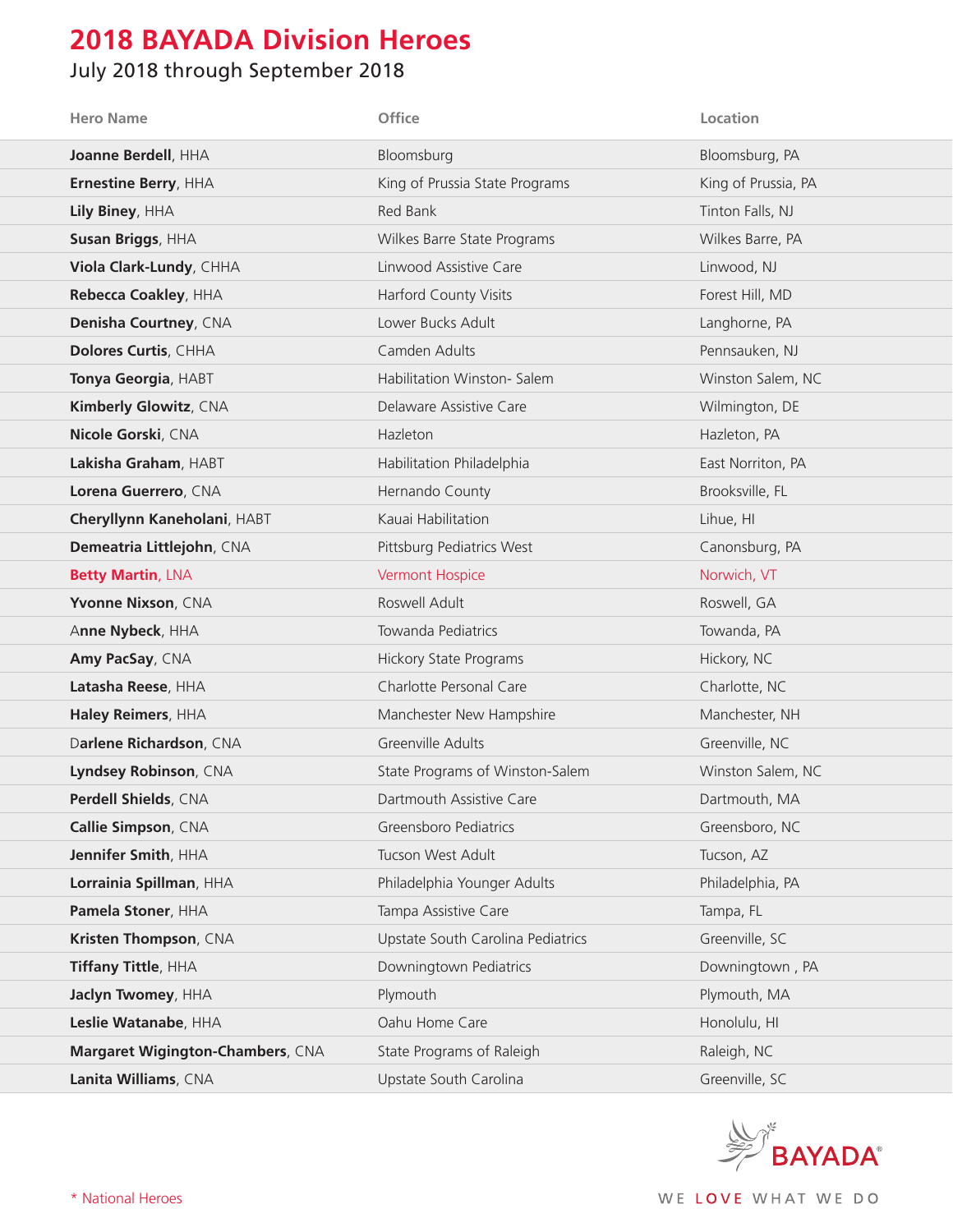| <b>Hero Name</b>            | Office                            | Location             |
|-----------------------------|-----------------------------------|----------------------|
| Nicholene Azeh-Ndikum, LPN  | Delaware Pediatric North          | New Castle, DE       |
| <b>Shawne Balliett, LPN</b> | Reading                           | Reading, PA          |
| Tenisha Brown, LPN          | Pittsburg Adult Nursing           | North Versailles, PA |
| Brenda Chmura, LPN          | <b>Toms River Pediatrics</b>      | Toms River, NJ       |
| <b>Cristy Cox Middleton</b> | Hendersonville                    | Hendersonville, PA   |
| Patricia Cuti, LPN          | Lancaster                         | Lancaster, PA        |
| Phylicia Evans, LPN         | Adult Nursing of the Triad        | Greensboro, NC       |
| Karen Fields, LPN           | Baltimore Southwest Senior Living | Glenn Burnie, MD     |
| Hope Glaser, LPN            | St. Paul Pediatrics               | Shoreview, MN        |
| Rebecca Jaka-Summah, LPN    | North Brunswick                   | North Brunswick, NJ  |
| J Marie Kettner, LPN        | Delaware Nursing Adult            | Wilmington, DE       |
| Laura Lindsay, LPN          | <b>Willow Grove Pediatrics</b>    | Willow grove, PA     |
| Marie Marquart, LPN         | Millville Pediatrics              | Millville, NJ        |
| Kim Matthews, LPN           | Harrisburg Visits                 | Harrisburg, PA       |
| <b>Nicole Matter, LPN</b>   | Lock Haven Pediatrics             | Lock Haven, PA       |
| Lena Moneypenny, LPN        | <b>Gastonia Pediatrics</b>        | Gastonia, NC         |
| Kelly Oliva, LPN            | Suffolk County Skilled            | Hauppauge, NY        |
| Felicia Owoo, LPN           | Cherry Hill                       | Cherry Hill, NJ      |
| Elwood Oxenreider Jr., LPN  | Lititz Adult Nursing              | Lititz, PA           |
| Luis Quesada, LPN           | Upstate South Carolina            | Greenville, SC       |
| Tafari Robinson, LPN        | Roswell Adult                     | Roswell, GA          |
| Jacqueline Sager, LPN       | <b>Greenville Pediatrics</b>      | Greenville, NC       |
| Tracey Weldy, LPN           | <b>Towanda Pediatrics</b>         | Towanda, PA          |
| <b>Tracey Alimenti, RN</b>  | Pinellas County Visits            | Clearwater, FL       |
| Karleen Backstrom, RN       | Minneapolis Adult                 | Plymouth, MN         |
| Jennifer Bartholomew, RN    | Montgomery PA Senior Living       | Blue Bell, PA        |
| Mary Ann Baumann, RN        | Shrewsbury Pediatrics             | Shrewsbury, NJ       |
| <b>Julie Colandro, RN</b>   | <b>Baltimore Visits</b>           | Towson, MD           |
| Jenna Copperwhite, RN       | Passaic County pediatrics         | Little Falls, NJ     |
| <b>Nicolle DeBidart, RN</b> | Coastal Carolina Pediatrics       | Mount Pleasant, SC   |
| Sonya Donnelly, RN          | New Hampshire Pediatrics          | Manchester, NH       |
| Odessa Dunaway, RN          | Pediatrics of Winston Salem       | Winston Salem, NC    |
| <b>Deborah Dwiggins, RN</b> | Foothill Adults                   | Elkin, NC            |
| Thomas Feist, RN            | Winston-Salem Adult Nursing       | Winston Salem, NC    |
| Michelle Furr, RN           | Davidson County Visits            | Lexington, NC        |
| <b>Dennis Gallagher, RN</b> | Williamsport Adult                | Williamsport, PA     |
| Megan Gannon, RN            | Indianapolis Pediatrics           | Indianapolis, IN     |